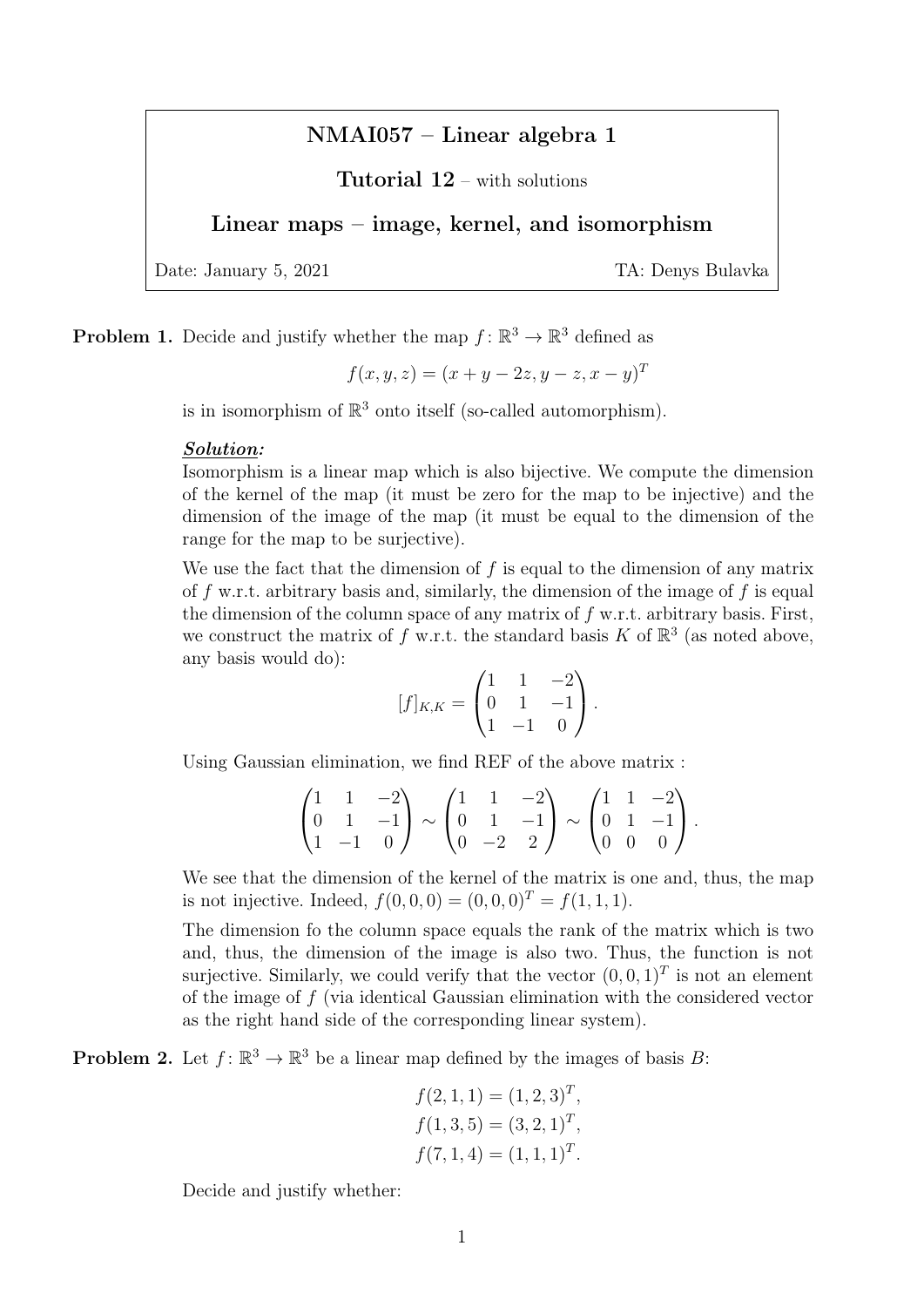- (a) f is injective if not then find distinct vectors  $u, v \in \mathbb{R}^3$  such that  $f(u) =$  $f(v)$ ,
- (b)  $f$  is surjective (onto) if not then find a vector without a preimage, i.e.,  $u \in \mathbb{R}^3$  such that for all  $v \in \mathbb{R}^3$  it holds that  $f(v) \neq u$ .

Compute the dimension and find a basis for both the image and kernel of f.

#### Solution:

Injectivity and the dimension of kernel: First, we decide whether the map is injective. If it is not injective then there exist distinct  $u, v \in \mathbb{R}^3$  (from the domain) such that  $f(u) = f(v)$ . Let's express this observation using a matrix of the map:

$$
[f]_{B,A}[u]_B = [f]_{B,A}[v]_B,
$$

$$
[f]_{B,A}[u]_B - [f]_{B,A}[v]_B = \vec{0},
$$

$$
[f]_{B,A}([u]_B - [v]_B) = \vec{0},
$$

where  $[f]_{B,A}$  is the matrix of f w.r.t. the bases A, B and  $[u]_B$ ,  $[v]_B$  are the coordinates of vectors u, v w.r.t. B. Thus,  $[f(u)]_A = [f]_{B,A}[u]_B$ . Therefore, if the map is injective then its kernel contains only the vector  $\vec{0}$ .

Given the images of the basis vectors from  $B$ , we can easily construct the matrix of f w.r.t. the basis  $B$  and the standard basis  $K$ :

$$
[f]_{B,K} = \begin{pmatrix} 1 & 3 & 1 \\ 2 & 2 & 1 \\ 3 & 1 & 1 \end{pmatrix}.
$$

Using the Gaussian elimination, we compute the dimension of its kernel:

$$
\begin{pmatrix} 1 & 3 & 1 \ 2 & 2 & 1 \ 3 & 1 & 1 \end{pmatrix} \sim \begin{pmatrix} 1 & 3 & 1 \ 0 & -4 & -1 \ 0 & -8 & -2 \end{pmatrix} \sim \begin{pmatrix} 1 & 3 & 1 \ 0 & 4 & 1 \ 0 & 0 & 0 \end{pmatrix}
$$

We see that the dimension of the kernel of the matrix is one as all the solutions for the corresponding homogeneous system are:  $\{(-\frac{1}{4})\}$  $\frac{1}{4}t, -\frac{1}{4}$  $\frac{1}{4}t, t)^T \mid t \in \mathbb{R}$ . The map is not injective. Indeed, we can chose the vector with coordinates  $[u]_B = (1, 1, -4)^T$ , i.e.,  $u = (31, 8, 8)^T$ , that will be mapped to the all-zero vector (similarly to the all-zero vector)

$$
f(0,0,0) = (0,0,0)^{T} = f(31,8,8).
$$

Note that the vectors in kernel of  $[f]_{B,K}$  correspond to the *coordinates* of vectors in the kernel of f w.r.t. the basis  $B$ . To express the vector  $u$  w.r.t. the standard basis, we had to take the corresponding linear combination of the vectors from B.

Since the dimension of the kernel is one, its basis is for example the vector  $u = (31, 8, 8)^T.$ 

Surjectivity and the dimension of the image: Every vector in the image is a linear combination of the columns of  $[f]_{B,K}$ . For example, there exists a vector  $a \in \mathbb{R}^3$  such that  $f(a) = (1, 2, 3)^T$  (w.r.t. the standard basis). Note that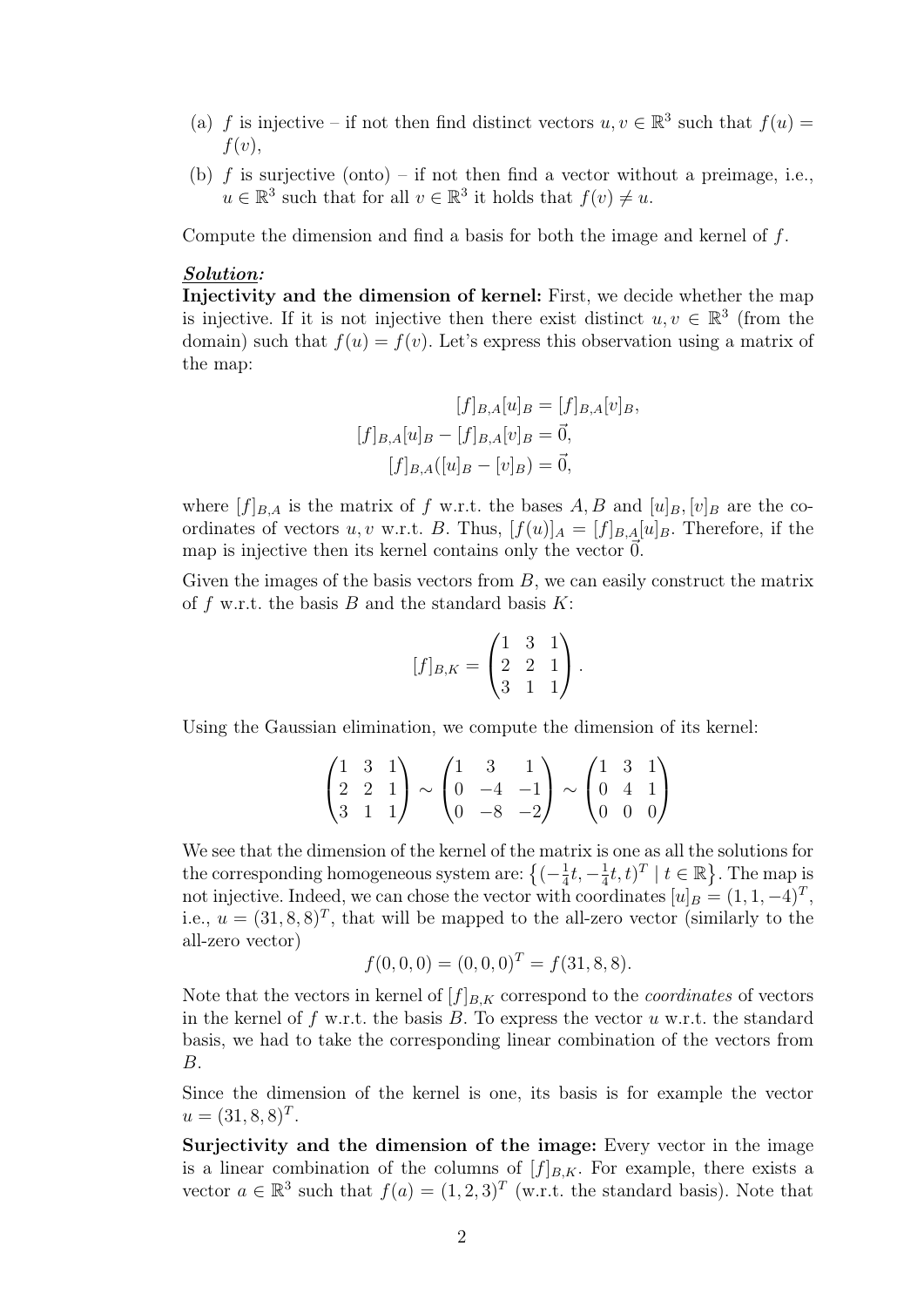*a* is exactly the the first basis vector  $(2,1,1)^T$  from *B*, for which  $[(2,1,1)^T]_B =$  $(1, 0, 0)^T$ .

The above Gaussian elimination gives also that the dimension of the image of f equals two and that a basis of the column space are the first two columns  $(1, 2, 3)<sup>T</sup>$ ,  $(3, 2, 1)<sup>T</sup>$ . Since the dimension of the image is two and the dimension of the range is three, we can conclude that  $f$  is not surjective.

To get a vector which is outside of the image of  $f$ , we can extend the basis of the image to a basis of the whole space  $\mathbb{R}^3$ . The added vector will not have a preimage under  $f$ . For example, if we try to extend the basis using the vectors of standard basis the we get the vector  $(0,0,1)^T$ .

- **Problem 3.** Let  $f: U \to V$  and  $q: V \to W$  be isomorphisms. Prove that their composition  $q \circ f : U \to W$  is also an isomorphism. In particular, show that:
	- (a)  $q \circ f$  is injective,
	- (b)  $q \circ f$  is surjective.

#### Solution:

(a) We can assume that:

$$
\forall u_1, u_2 \in U: u_1 \neq u_2 \Rightarrow f(u_1) \neq f(u_2),
$$
  

$$
\forall v_1, v_2 \in V: v_1 \neq v_2 \Rightarrow g(v_1) \neq g(v_2).
$$

We need to show:

$$
\forall u_1, u_2 \in U: u_1 \neq u_2 \Rightarrow g(f(u_1)) \neq g(f(u_2)).
$$

For all distinct  $u_1, u_2 \in U$ :  $u_1 \neq u_2$ , it holds that  $f(u_1) \neq f(u_2)$  (f is injective). Since q is injective and  $f(u_1)$ ,  $f(u_2) \in U$ :  $f(u_1) \neq f(u_2)$ , it follows that  $g(f(u_1)) \neq g(f(u_2))$ .

(b) Only hint: for an arbitrary  $w \in W$  we first find its preimage v w.r.t. q and then the preimage of  $v$  w.r.t.  $f$ .

Problem 4. Decide and justify whether the following vector spaces are isomorphic:

- (a)  $\mathbb{R}^{2\times 2}$  and  $\mathbb{R}^4$ ,
- (b)  $\mathbb{R}^4$  and  $\mathcal{P}^3$  (the space of all real polynomials of degree at most three),
- (c)  $\mathbb{R}^{m \times n}$  and  $\mathbb{R}^{n \times m}$ ,
- (d)  $\mathbb{R}^n$  over  $\mathbb{R}$  and  $\mathbb{C}^n$  over  $\mathbb{R}$ ,
- (e)  $\mathbb{R}^2$  and  $\{v \in \mathbb{R}^4 \mid x_1 + x_2 = x_3 + x_4 = 0\},\$
- (f) the space of all real polynomials and the space of all real sequences,
- (g)  $\mathbb{R}^4$  and the space of all linear maps (forms)  $f: \mathbb{R}^4 \to \mathbb{R}$ .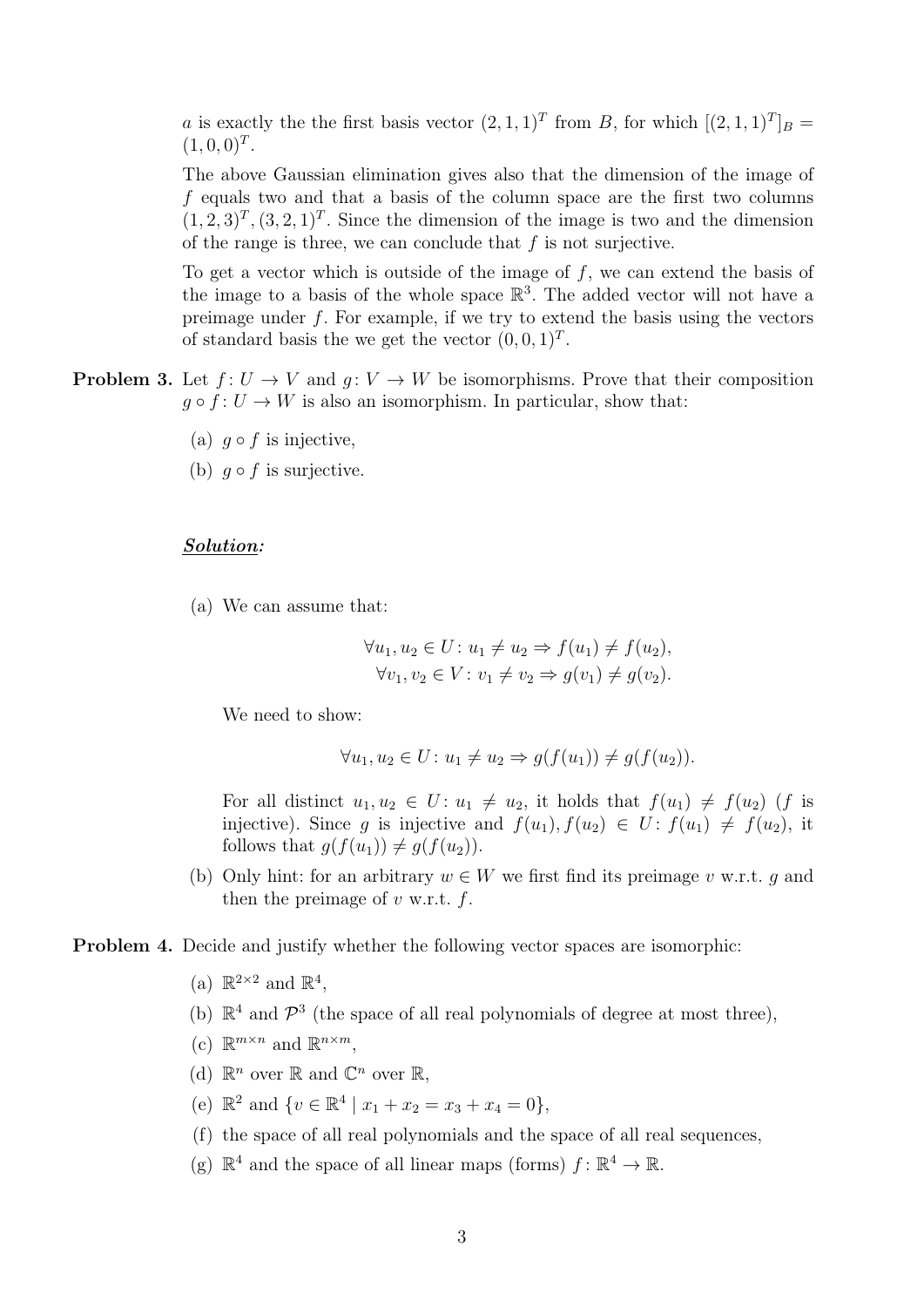### Solution:

We verify whethere there exists an isomorphism of the given spaces.

(a)  $\mathbb{R}^{2\times 2}$  and  $\mathbb{R}^4$ 

Yes, the map

$$
\begin{pmatrix} a & b \\ c & d \end{pmatrix} \mapsto \begin{pmatrix} a \\ b \\ c \\ d \end{pmatrix}
$$

is an isomorphism of the given spaces. .

- (b)  $\mathbb{R}^4$  and  $\mathcal{P}^3$  (the space of all real polynomials of degree at most three), Yes, every real polynomial is uniquely represented by the four real coefficients  $p_1, \ldots, p_4$  such that  $p(x) = p_0 + p_1x + p_2x^2 + p_3x^3$ . Conversely, every vector from  $\mathbb{R}^4$  can be mapped to the corresponding real polynomial of degree at most three.
- (c)  $\mathbb{R}^{m \times n}$  and  $\mathbb{R}^{n \times m}$

Yes, the most natural isomorphism is the transposition operation.

(d)  $\mathbb{R}^2$  a  $\{v \in \mathbb{R}^4 \mid x_1 + x_2 = x_3 + x_4 = 0\}$ Yes, for example using the map

$$
\begin{pmatrix} a \\ b \end{pmatrix} \mapsto \begin{pmatrix} a \\ -a \\ b \\ -b \end{pmatrix}.
$$

- (e) the space of all real polynomials and the space of all real sequences, No. Note that there are no polynomials of infinite degree but there are infinite real sequences, e.g.  $a_n = 1$  for all  $n \in \mathbb{N}$ .
- (f)  $\mathbb{R}^4$  and the space of all linear maps (forms)  $f: \mathbb{R}^4 \to \mathbb{R}$ . Yes, we can map any  $u \in \mathbb{R}^4$  to the map  $f(v) = u^T v$ . Conversely, every linear form  $f: \mathbb{R}^4 \to \mathbb{R}$  can be represented via a matrix with a single row and four columns (which is isomorphic to a column vector).

 $I_2$ ,

- **Problem 5.** For the linear map  $f: \mathbb{R}^{2 \times 2} \to \mathbb{R}^{2 \times 2}$  defined as  $A \mapsto A A^T$ , decide and justify which of the given vectors are elements of the image of  $f$  and which are elements of the kernel of  $f$ :
	- (a)

(b)  
\n(c)  
\n
$$
\begin{pmatrix} 0 & 0 \\ 0 & 0 \end{pmatrix},
$$
\n
$$
\begin{pmatrix} 1 & 1 \\ 1 & 1 \end{pmatrix},
$$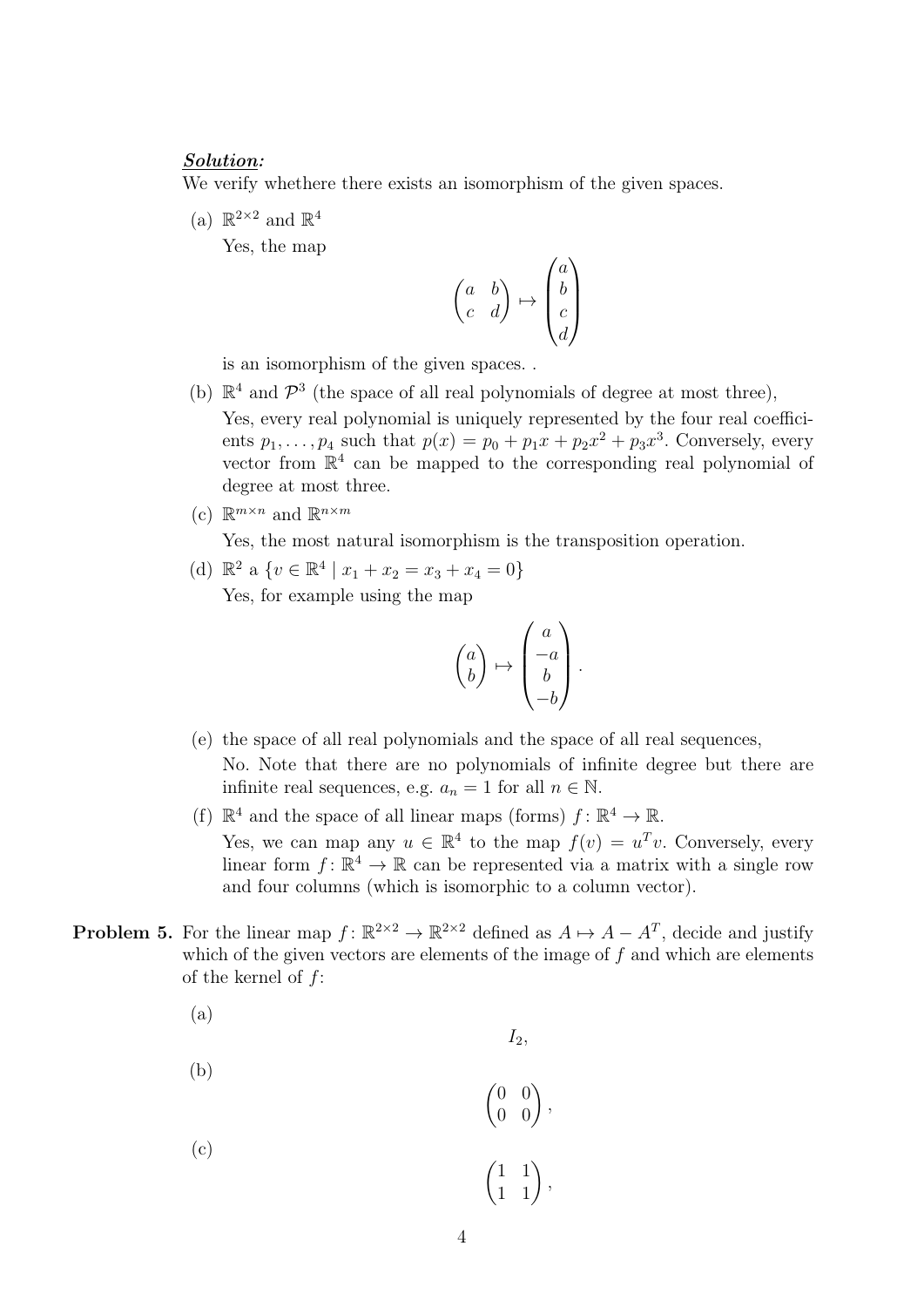(d)

$$
\begin{pmatrix} 0 & 1 \\ -1 & 0 \end{pmatrix}.
$$

### Solution:

 $(a) I<sub>2</sub>$ 

It is an element of the kernel since  $I_2 - I_2^T = 0$  (the zero matrix). It is not in the image since all matrices in the image have zeros on the main diagonal.

(b)

|   | 0 |
|---|---|
| 0 | 1 |

Both in the kernel and the image (it is mapped to itself).

(c)



It is in the kernel but not in the image.

(d)

 $\begin{pmatrix} 0 & 1 \\ -1 & 0 \end{pmatrix}$ 

It is not in the kernel but it is the image of (among others) of the matrix:

$$
\begin{pmatrix} 0 & 1/2 \\ -1/2 & 0 \end{pmatrix}.
$$

**Problem 6.** Let  $f: \mathbb{R}^n \to \mathbb{R}^n$  be a linear map. Denote  $f^1 = f, f^2 = f \circ f, \ldots, f^n = f \circ f^{n-1}$ . Prove that  $\text{Ker}(f^n) \subseteq \text{Ker}(f^{n+1})$ .

### Solution:

First, we interpret the map f using  $A = [f]_{K,K}$  (we use A to simplify the notation below). We have  $\forall v \in \mathbb{R}^n : f(v) = Av$ . Moreover,  $\forall v \in \mathbb{R}^n : f^n(v) = A^n v$ .

If  $v \in \text{Ker}(f^n)$  then  $f^n(v) = \vec{0}$  and, therefore,  $A^n v = \vec{0}$ . It follows that

$$
A^{n+1}v = A(A^n v) = A\vec{0} = \vec{0}.
$$

Thus,  $v \in \text{Ker}(f^n) \Rightarrow v \in \text{Ker}(f^{n+1})$  and we can conclude that  $\text{Ker}(f^n) \subseteq$  $\text{Ker}(f^{n+1}).$ 

**Problem 7.** Decide and justify whether the given linear map is injective and surjective:

(a) 
$$
f: \mathbb{R}^{2 \times 2} \to \mathbb{R}^3
$$
 defined as  $f\begin{pmatrix} a & b \\ c & d \end{pmatrix} = (a+b+c, a+b, a)^T$ ,  
\n(b)  $f: \mathbb{R}^{2 \times 2} \to \mathbb{R}^4$  defined as  $f\begin{pmatrix} a & b \\ c & d \end{pmatrix} = (a+b+c+d, a+b+c, a+b, a)^T$ ,